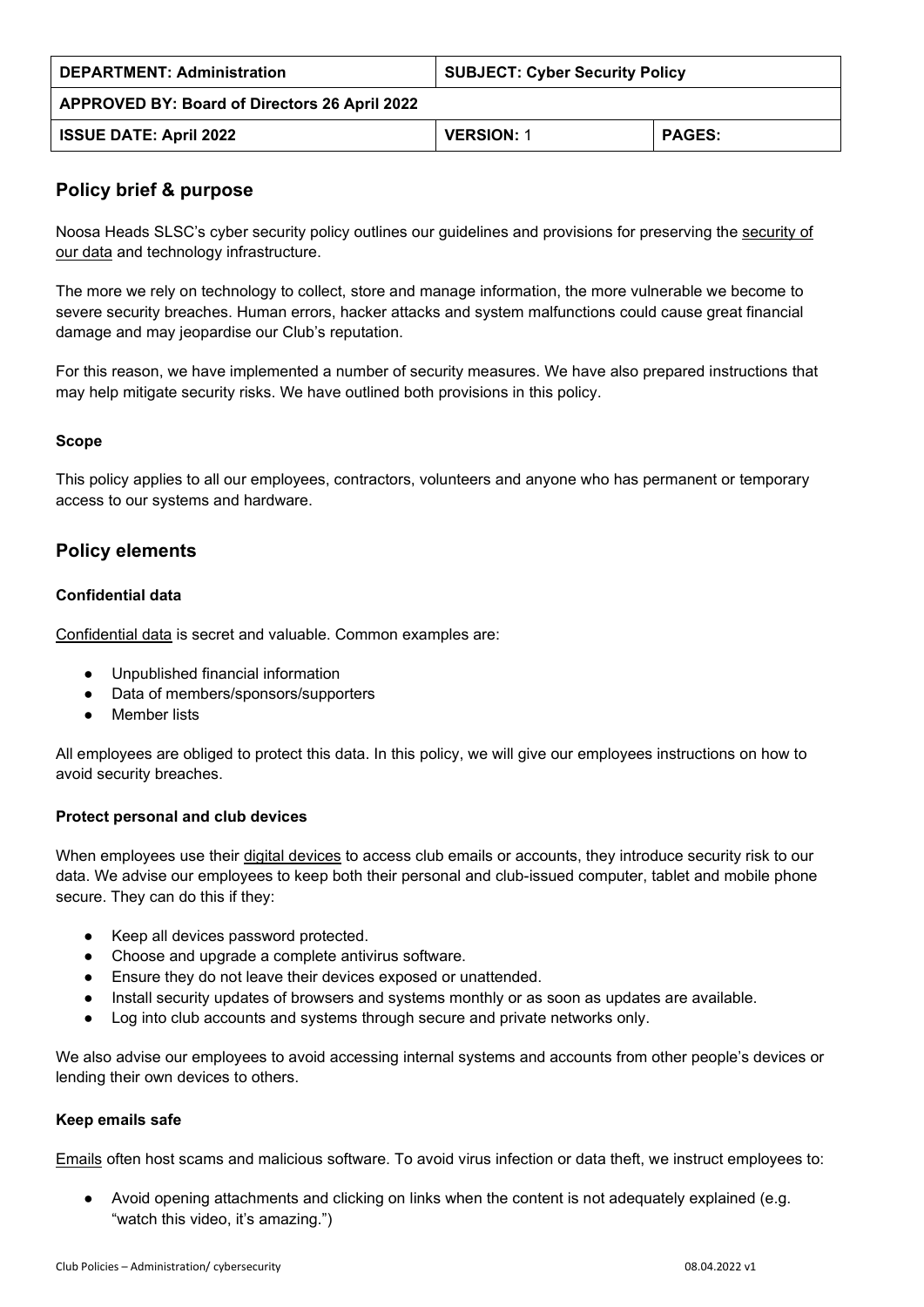- Be suspicious of clickbait titles (e.g. offering prizes, advice.)
- Check email and names of people they received a message from to ensure they are legitimate.
- Look for inconsistencies or give-aways (e.g. grammar mistakes, capital letters, excessive number of exclamation marks.)

If an employee isn't sure that an email they received is safe, they are to report the email to Management.

#### **Manage passwords properly**

Password leaks are dangerous since they can compromise our entire infrastructure. Not only should passwords be secure so they won't be easily hacked, but they should also remain secret. For this reason, we advise our employees to:

- Choose passwords with at least eight characters (including capital and lower-case letters, numbers and symbols) and avoid information that can be easily guessed (e.g. birthdays.)
- Remember passwords instead of writing them down. If employees need to write their passwords, they are obliged to keep the paper or digital document confidential and destroy it when their work is done.
- Exchange credentials only when absolutely necessary. When exchanging them in-person isn't possible, employees should prefer the phone instead of email, and only if they personally recognize the person they are talking to.

#### **Transfer data securely**

Transferring data introduces security risk. Employees must:

- Avoid transferring sensitive data (e.g. member information, employee records) to other devices or accounts unless absolutely necessary. When mass transfer of such data is needed, we request employees to ask seek advice from the Club Administrator.
- Share confidential data over the club network/ system and not over public Wi-Fi or private connection.
- Ensure that the recipients of the data are properly authorised people or organisations and have adequate security policies.
- Report scams, privacy breaches and hacking attempts

The Club Administrator needs to know about scams, breaches and malware so they can better protect our infrastructure. For this reason, we advise our employees to report perceived attacks, suspicious emails or phishing attempts as soon as possible. Our club Administrator must investigate promptly, resolve the issue and send a club wide alert when necessary.

#### **Additional measures**

To reduce the likelihood of security breaches, we also instruct our employees to:

- Turn off their screens and lock their devices when leaving their desks.
- Report stolen or damaged equipment as soon as possible to the Club Administrator.
- Change all account passwords at once when a device is stolen.
- Report a perceived threat or possible security weakness in club systems.
- Refrain from downloading suspicious, unauthorised or illegal software on their club IT equipment.
- Avoid accessing suspicious websites.

We also expect our employees to comply w[i](https://resources.workable.com/internet-usage-policy)th the SLSQ/SLSA social media and internet usage policy.

Our Club Administrator will arrange IT support to :

- Install firewalls, anti malware software and access authentication systems.
- Arrange for security training to all employees.
- Inform employees regularly about new scam emails or viruses and ways to combat them.
- Investigate security breaches thoroughly.
- Follow this policies provisions as other employees do.